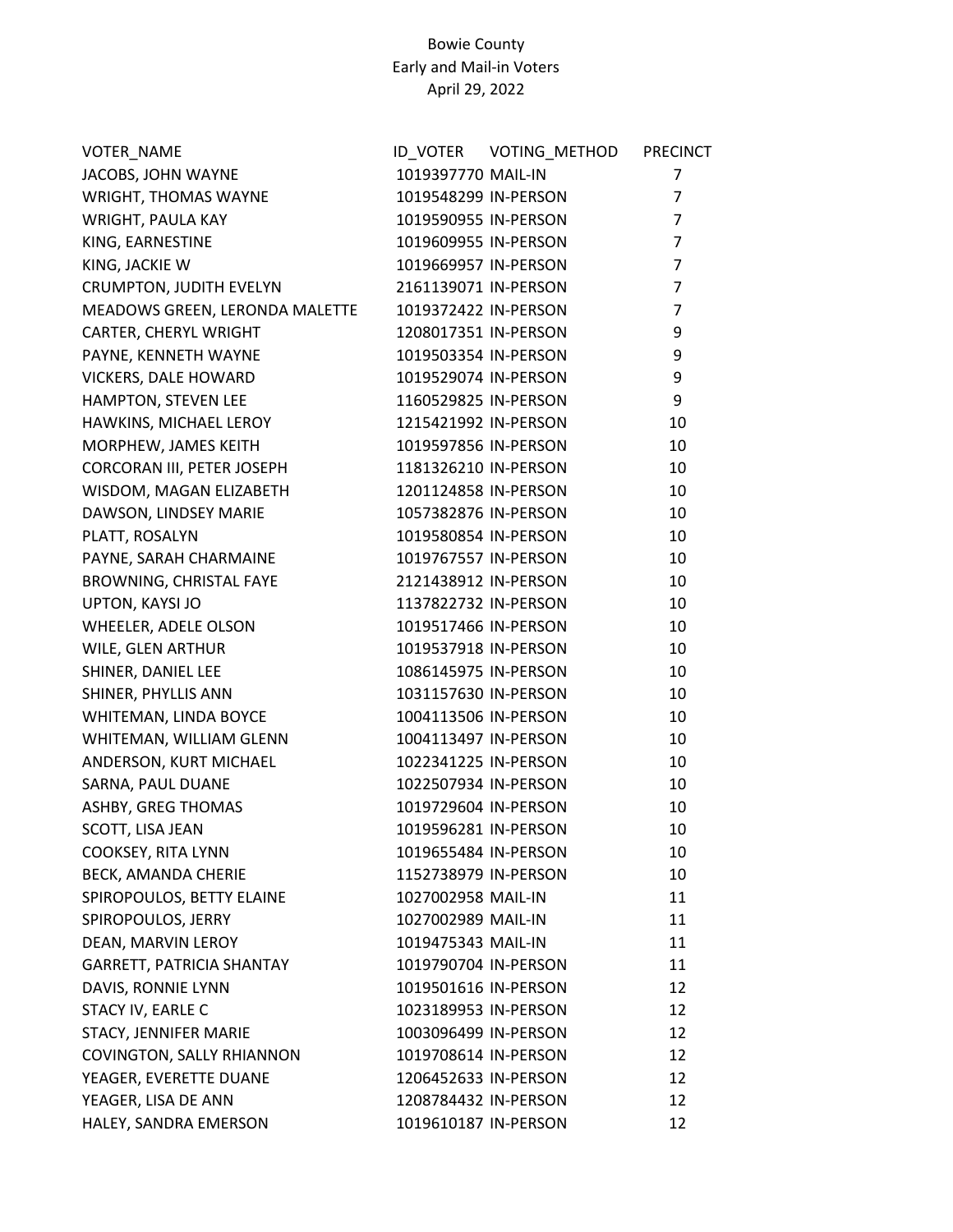| MUNGER, JEANNE ELIZABETH     | 1040773346 IN-PERSON | 12 |
|------------------------------|----------------------|----|
| COVINGTON, NICHOLAS JAY      | 1019719886 IN-PERSON | 12 |
| CIGAINERO, DONALD R          | 1019694744 IN-PERSON | 12 |
| BROWN, MARY ELIZABETH        | 1039857285 IN-PERSON | 12 |
| <b>BARLOW, JUANITA</b>       | 1019592561 MAIL-IN   | 13 |
| HENDERSON, SARAH LANEIR      | 1019524451 MAIL-IN   | 13 |
| ENGLAND, RICHARD FORRESTER   | 1019477086 IN-PERSON | 14 |
| HENSON, CARLA DENISE         | 1019399203 IN-PERSON | 14 |
| STEWARD, HALEY LEDEAN        | 2120112156 IN-PERSON | 14 |
| MORGAN, JENNILOU YOUNG       | 1202842636 IN-PERSON | 14 |
| MORGAN, MARK CARROL          | 1019481979 IN-PERSON | 14 |
| ADAMS, RONALD WAYNE          | 1019434353 IN-PERSON | 14 |
| SMITH, MARK W                | 2167480226 IN-PERSON | 16 |
| LEE, JUDY ANN                | 1019471211 IN-PERSON | 16 |
| <b>BROWN, VERA ANNETTE</b>   | 1145838632 IN-PERSON | 17 |
| <b>BROWN, RICKY GLEN</b>     | 1019497579 IN-PERSON | 17 |
| PARKER, ANDREW LANE          | 1145843190 IN-PERSON | 18 |
| PARKER, KEITHA GRANT         | 1145843249 IN-PERSON | 18 |
| MAY, JERRY CHOICE            | 1019549167 IN-PERSON | 18 |
| MAY, JANET WILLIAMS          | 1019588327 IN-PERSON | 18 |
| DAVIS, DEBORAH ANN           | 1151688529 IN-PERSON | 18 |
| MATNEY, ADDIE MARY           | 1089395113 IN-PERSON | 18 |
| ANDERSON, SUE CAROLYN        | 1019526606 IN-PERSON | 18 |
| HANNA, ELVA JANE             | 1191488464 IN-PERSON | 18 |
| HOLDER, SHELIA               | 1019795324 IN-PERSON | 18 |
| HENSLEE, MELANEY NICOLE      | 1164377308 IN-PERSON | 18 |
| HANNA, AMANDA DANIELLE       | 1057598510 IN-PERSON | 18 |
| HENDRIX, TIMMY R             | 1145823146 IN-PERSON | 18 |
| HENDRIX, DEBORAH KAY         | 1019525651 IN-PERSON | 18 |
| EVANS, KARLA MAREE           | 2001799619 IN-PERSON | 18 |
| WHITECOTTON, JEANNE SUE      | 1019407367 IN-PERSON | 18 |
| WHITECOTTON, DONNY           | 1019407351 IN-PERSON | 18 |
| HOWELL, JIMMY QUINN          | 1019623801 IN-PERSON | 18 |
| HOWELL, STACEY LYNN          | 1019623817 IN-PERSON | 18 |
| <b>BURNS, DONNA MARIE</b>    | 1019500224 IN-PERSON | 19 |
| FORD, ESTELLINE MARTIN       | 1019653435 IN-PERSON | 24 |
| PIRKEY, DAVID RANDALL        | 1019628365 IN-PERSON | 24 |
| PIRKEY, CAROLYN ROBISON      | 1019846677 IN-PERSON | 24 |
| MCGREGOR, DARRELL WAYNE      | 1019584735 IN-PERSON | 24 |
| <b>HODGES, DAVID BLAIR</b>   | 1019505718 IN-PERSON | 25 |
| CRAWFORD, DOROTHY J          | 1019547273 IN-PERSON | 25 |
| CRAWFORD, CHARLES WAYNE      | 1019465068 IN-PERSON | 25 |
| <b>CLARK, HEATHER DENISE</b> | 1052826089 IN-PERSON | 25 |
| PROVENCE, SARAH BOOTH        | 1019722755 IN-PERSON | 25 |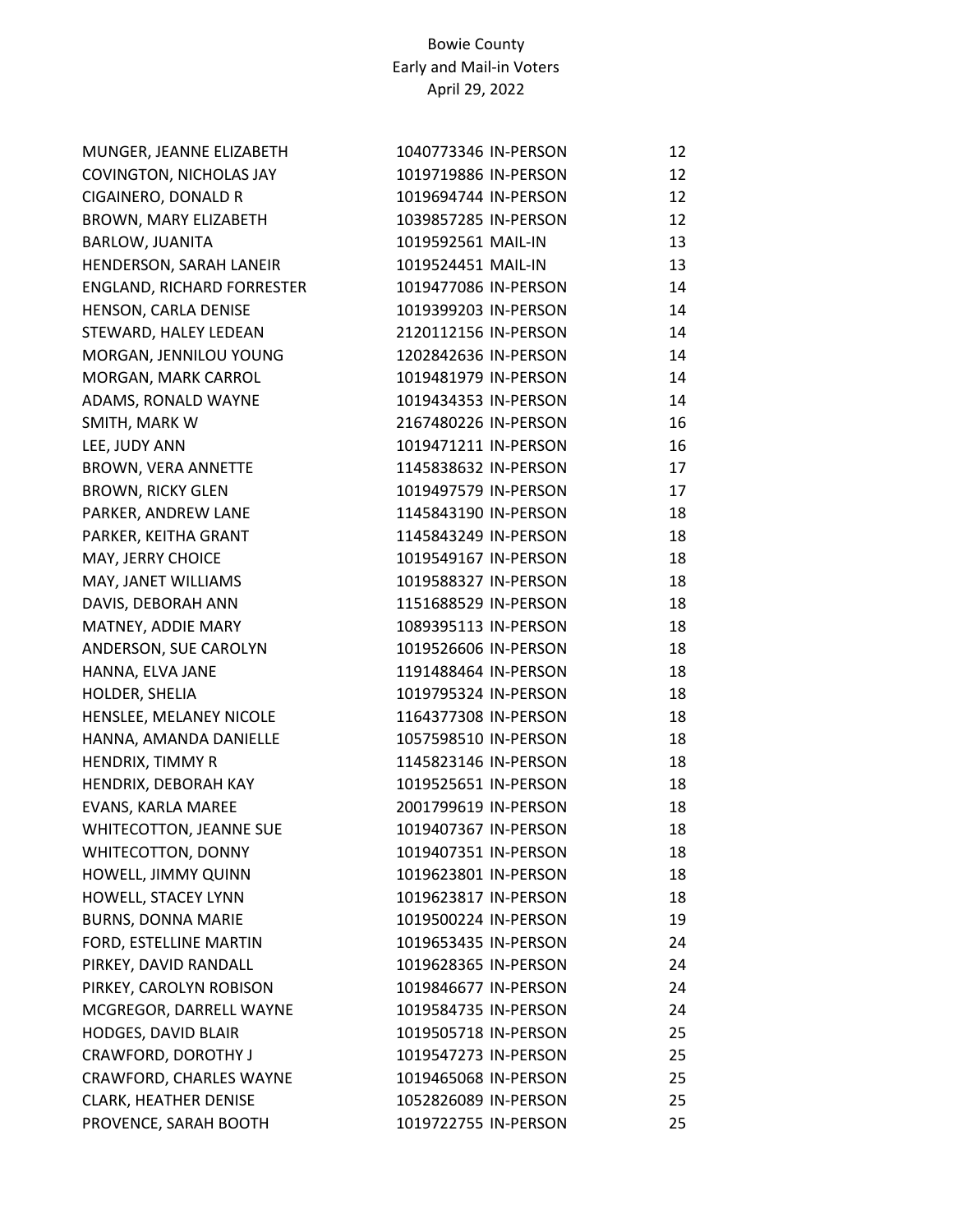| <b>VICK, TRACY LEANN</b>   | 1019575871 IN-PERSON | 25  |
|----------------------------|----------------------|-----|
| RANEY, PAULA               | 1019653207 IN-PERSON | 25  |
| RANEY, LARRY ALAN          | 1019429882 IN-PERSON | 25  |
| MURPHY, JOY M              | 1019606527 IN-PERSON | 25  |
| FOWLER, JAMES MICHAEL      | 1019403103 IN-PERSON | 25  |
| <b>GRAY, STEVEN LEE</b>    | 1019442283 IN-PERSON | 27  |
| COWLEY, MELISSA DIANE      | 1206128095 IN-PERSON | 28  |
| HUBBARD, CRYSTLE HARRIS    | 1019673955 MAIL-IN   | 30  |
| STARRETT, JUDY             | 1019641814 IN-PERSON | 30  |
| STARRETT SR, ELMER ROYCE   | 1019568120 IN-PERSON | 30  |
| CALLAHAN, AARON ALLEN      | 1219517218 IN-PERSON | 30  |
| AYDELOTT, CYNTHIA CRAWFORD | 1019609739 IN-PERSON | 30  |
| AYDELOTT, DAVID EARL       | 1019313550 IN-PERSON | 30  |
| SOARES II, FRANK LOUIS     | 1019603113 IN-PERSON | 30  |
| JENSEN, JANIS              | 1019830879 IN-PERSON | 30  |
| MISSILDINE, KATHY          | 1128637548 MAIL-IN   | 11A |
| WATTS, BETH ANN            | 2153831654 IN-PERSON | 11A |
| WATTS, ROBERT RAY          | 2153901896 IN-PERSON | 11A |
| <b>CROOK, CHARLES LEON</b> | 1019469586 IN-PERSON | 11A |
| CROOK, DARLA MARKAY        | 1019531696 IN-PERSON | 11A |
| WINCHESTER, LINDA KING     | 1019669990 IN-PERSON | 14A |
| HARRISON, SAVANNAH LYNN    | 1219910441 IN-PERSON | 14A |
| WILLIAMS, CAROLYN EVETT    | 1019569733 IN-PERSON | 14A |
| WILLIAMS, STEVEN CREGG     | 1019550696 IN-PERSON | 14A |
| SADLER, EDDIE MAE          | 1019682397 IN-PERSON | 14A |
| BRANSON, CYNTHIA LOU       | 1019371811 IN-PERSON | 14A |
| WALKER, WADE WESLEY        | 1019707674 IN-PERSON | 14A |
| LANEY, SONYA R             | 1019663582 IN-PERSON | 14A |
| LANEY, JACKIE L            | 1019663569 IN-PERSON | 14A |
| MATLOCK, MINNIE            | 1019580767 MAIL-IN   | 1A  |
| MATLOCK, JEAN HAZEL        | 1192271013 IN-PERSON | 1A  |
| FISHER, MARK KENNETH       | 1019421673 IN-PERSON | 1B  |
| <b>CROSS, PATTY</b>        | 1019383769 IN-PERSON | 1B  |
| FINN, DIANNE ELPHANIA      | 2135742601 MAIL-IN   | 2A  |
| KELLY, MARJORIE D          | 1019670728 IN-PERSON | 2A  |
| WILBORN, ANDREW LEE        | 1019609964 IN-PERSON | 2A  |
| NARD, YOLANDA FAYE         | 1019515931 IN-PERSON | 2C  |
| NARD JR, TIMOTHY           | 1157747380 IN-PERSON | 2C  |
| MORELAND, WILLIAM LEE      | 1019767369 IN-PERSON | 2C  |
| MCCOY, HELEN GENETTE       | 1019565511 IN-PERSON | 2C  |
| COOK, DEBRA HAZEL          | 1019524077 IN-PERSON | 3A  |
| COOK, JAMES H              | 1019693348 IN-PERSON | 3A  |
| LEWIS, FANNIE              | 1138973132 IN-PERSON | 4B  |
| WALKER, BERTHA             | 1019596299 MAIL-IN   | 4C  |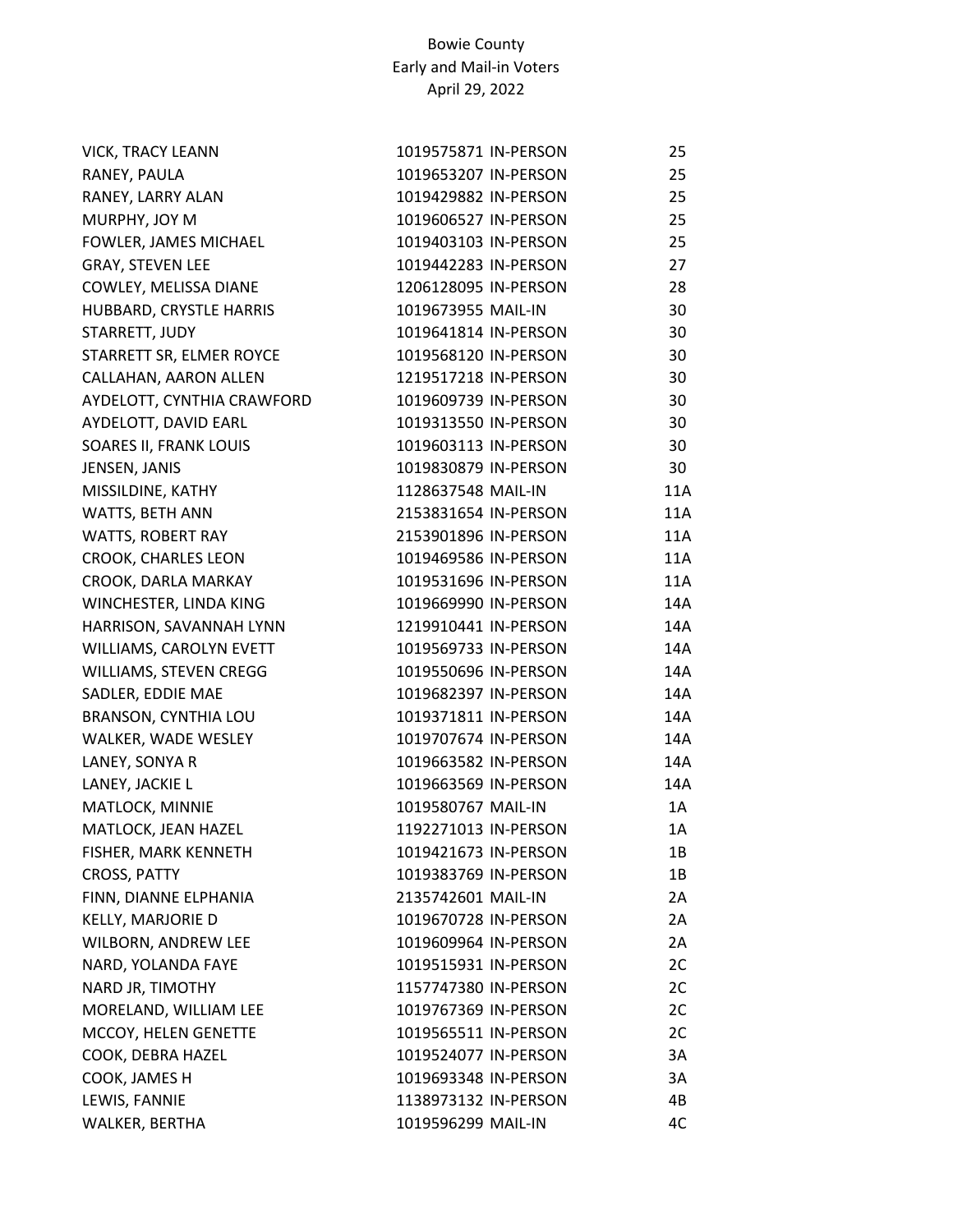| WILBORN, LOIS JOYCE           | 1019634476 IN-PERSON | 4C |
|-------------------------------|----------------------|----|
| <b>IRVIN, DAVID C</b>         | 1103402838 IN-PERSON | 5A |
| CARY, JOHN FRANKLIN           | 1019328051 MAIL-IN   | 5C |
| CARY, FRANCES ANN             | 1019328046 MAIL-IN   | 5C |
| MORRIS, JAMES ANTHONY         | 1077618753 IN-PERSON | 5C |
| <b>GULLATT, JIMMY PORNELL</b> | 1156387117 IN-PERSON | 5C |
| GIBSON, JUDY                  | 1019682345 IN-PERSON | 5C |
| PICKETT, ABBY BLAIRE          | 1185189131 IN-PERSON | 5C |
| KISER, NEAL LYNN              | 1022097063 IN-PERSON | 5C |
| PAYNE, JOHN MICHAEL           | 1019369208 IN-PERSON | 5C |
| BRUCE JR, RANDY WYATT         | 1204593905 IN-PERSON | 5C |
| SMITH, WALTER E               | 2170079321 IN-PERSON | 5C |
| <b>BENICH, CATHY LYNN</b>     | 2158641338 IN-PERSON | 5C |
| MAGGIO, AMERICA               | 1058090928 IN-PERSON | 5C |
| MCCORKLE, KIMBERLY LEANN      | 2184611469 IN-PERSON | 5C |
| MERRILL, GEORGE ELLIOTTE      | 1019540788 IN-PERSON | 5C |
| TOMBERLAIN, PATRICK ONEAL     | 1028242939 IN-PERSON | 5C |
| PAYNE, SALLY CHARMAINE        | 1019514379 IN-PERSON | 5C |
| BOX, MELISSA ANN              | 1211134227 IN-PERSON | 5C |
| CAPPS, MCDOUGAL MARK          | 2177998310 IN-PERSON | 5C |
| COLLVINS, AARON CRAIG         | 2121618665 IN-PERSON | 5C |
| SLOAN, MARIA LISA             | 1022260954 IN-PERSON | 5C |
| WHITE, SANDRA CHERRY          | 1019780193 IN-PERSON | 5C |
| SPIVEY, DEBORAH               | 1019619378 IN-PERSON | 5C |
| SPIVEY, TERRY RANDY           | 1019619384 IN-PERSON | 5C |
| SLOAN, DOUGLAS ANDREW         | 1022260996 IN-PERSON | 5C |
| <b>BARKER, ASHLEY ELDER</b>   | 1183679413 IN-PERSON | 5C |
| WEBB, BILLY LEE               | 1019516440 IN-PERSON | 5C |
| <b>BRATT, DANIEL GREGORY</b>  | 2189811614 IN-PERSON | 5C |
| VEGA, LISA ASHLEY             | 2187328633 IN-PERSON | 5C |
| DICKESON, ERIC ELLIOTT        | 1019764032 IN-PERSON | 5C |
| DANIELS, KAREN                | 1019586361 IN-PERSON | 5C |
| PICKELMAN, AMY BETH           | 1029196634 IN-PERSON | 5C |
| SHIRLEY, ROSIE LEE            | 1019644167 IN-PERSON | 5C |
| WHITT, PAUL DONALD            | 1019743739 IN-PERSON | 5C |
| WISDOM, RICKEY LYNN           | 1019664808 IN-PERSON | 5C |
| WISDOM, BRENDA GRIMES         | 1019497075 IN-PERSON | 5C |
| NORTON, JANICE MANNING        | 1019499679 IN-PERSON | 5C |
| <b>NORTON, RICKY LEN</b>      | 1019499447 IN-PERSON | 5C |
| TREADWAY, GARY WAYNE          | 1019556980 IN-PERSON | 5C |
| STINSON, COURTNEY WOODS       | 2158102446 IN-PERSON | 5C |
| GALVAN, ALEX MICHAEL          | 2190066213 IN-PERSON | 5C |
| GALVAN, MICHAEL ANTHONY       | 2000283776 IN-PERSON | 5C |
| GALVAN, AMBER RENEE           | 2128295069 IN-PERSON | 5C |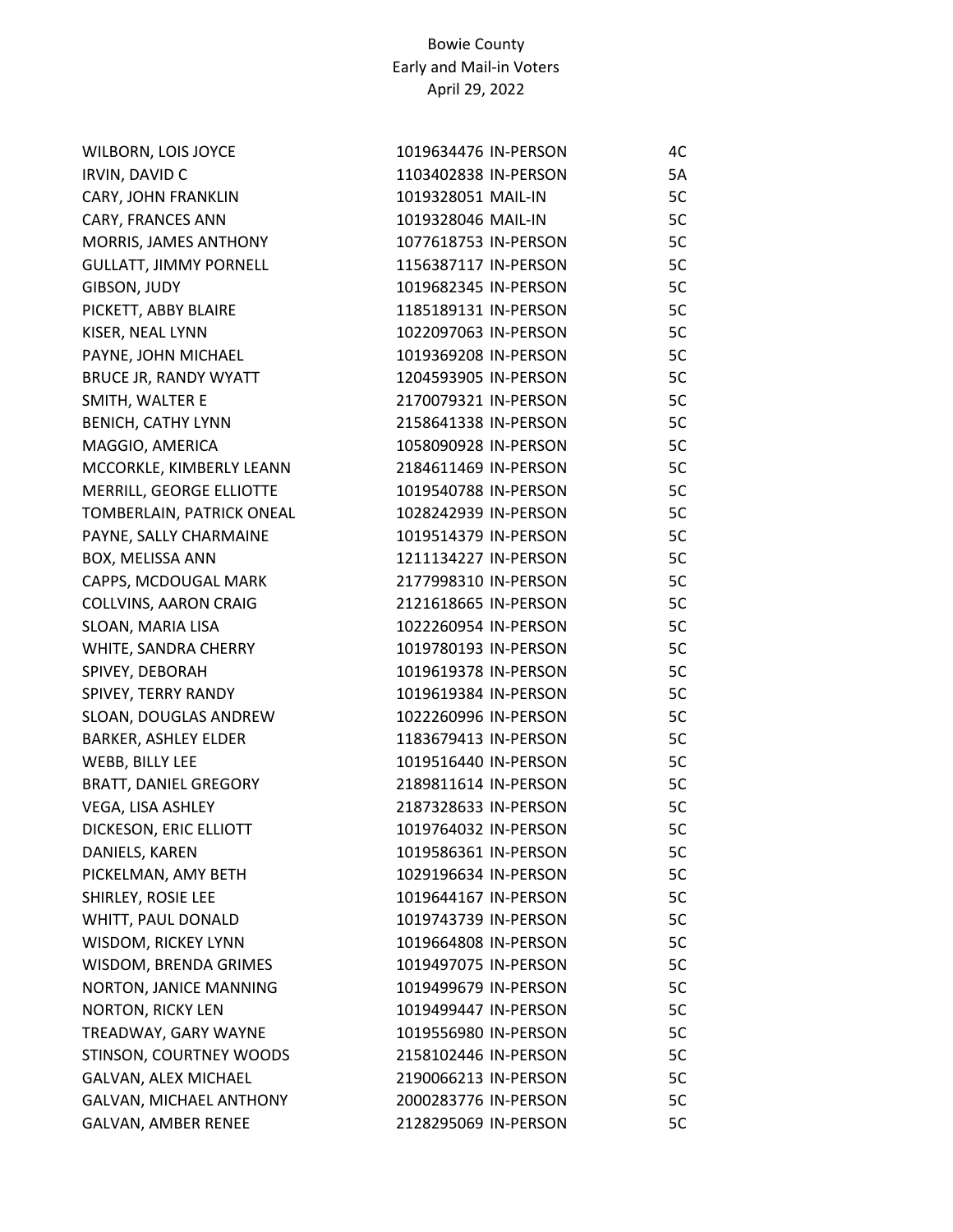| NEAL, KELLY BROOKS              | 1019376081 IN-PERSON | 5C |
|---------------------------------|----------------------|----|
| <b>NEAL, THOMAS EARL</b>        | 1019796671 IN-PERSON | 5C |
| KRULL, REBECCA JOY              | 1019725412 IN-PERSON | 6A |
| MAYFIELD, WILLIAM T             | 1031218303 IN-PERSON | 6A |
| FORTE, GLENDA TAFT              | 1019589119 IN-PERSON | 6A |
| <b>GSCHWIND, JEFFREY R</b>      | 1019503401 IN-PERSON | 6A |
| JOHNSTON, NANCY SUMMITT         | 1059502097 IN-PERSON | 6A |
| JOHNSTON, STEPHEN LANE          | 1059754427 IN-PERSON | 6A |
| SARINE, EMILY                   | 1020168735 IN-PERSON | 6B |
| LEWIS, ROBENETTA GEORGEAN       | 2159779436 IN-PERSON | 6B |
| SMITH, SHELIA GAIL              | 2145478652 IN-PERSON | 6B |
| <b>BOOKER, LAURIE ELIZABETH</b> | 1019831564 IN-PERSON | 6B |
| LUCAS, STEPHEN MATTHEW          | 1023067004 IN-PERSON | 6B |
| LANGFORD, SARA                  | 1019581948 IN-PERSON | 6B |
| LANGFORD, MICHAEL CURTIS        | 1019611967 IN-PERSON | 6B |
| VANMETER, KAREN SUE             | 1019493385 IN-PERSON | 6B |
| WILSON, MICHAEL ROY             | 1019633494 IN-PERSON | 6B |
| <b>WILSON, PHYLLIS A</b>        | 1019633516 IN-PERSON | 6B |
| CRAIG, MARSHALL WILLIAM         | 1160280199 IN-PERSON | 6B |
| FULLER, KENNETH KEITH           | 1027018877 IN-PERSON | 6B |
| <b>BARTON, MARY MOSES</b>       | 1019624732 IN-PERSON | 6B |
| MARTIN, LAJUAN                  | 1019661177 IN-PERSON | 6B |
| MARTIN, JAMES AUSTIN            | 1019661120 IN-PERSON | 6B |
| QUINN, BAYARD PAUL              | 1019369212 IN-PERSON | 6B |
| <b>BASILE, CAROLINE CRAW</b>    | 1078174697 IN-PERSON | 6B |
| <b>BASILE, JOHN ANDREW</b>      | 1078190856 IN-PERSON | 6B |
| <b>QUINN, CHRISTINE MARY</b>    | 1019399080 IN-PERSON | 6B |
| ZACHRY, KENNETH HAMILTON        | 1019752778 IN-PERSON | 6B |
| ADAMS, MARY ALICE               | 1026435833 IN-PERSON | 6B |
| GOODWIN, KASEN VAUGHN           | 1209625623 IN-PERSON | 6B |
| MCGUIRE, JEFFREY DARREN         | 1019749475 IN-PERSON | 6B |
| LUCAS, MEGAN ASHLEY             | 1019799759 IN-PERSON | 6B |
| <b>VELLA, TRACY MCNEELY</b>     | 2143594947 IN-PERSON | 6B |
| <b>BUCHANAN, ROBIN J</b>        | 1019561977 IN-PERSON | 6B |
| ASHBY PICKETT, ANNA CATHERINE   | 1203708580 IN-PERSON | 6B |
| DAVIS, KIMBERLY ANN             | 1141470131 IN-PERSON | 6B |
| SCHLONGA, DEBRA S               | 1019649655 IN-PERSON | 6B |
| SCHLONGA, JEFFREY MICHAEL       | 1019595102 IN-PERSON | 6B |
| DAMRON, AMY LYNNE               | 1143670942 IN-PERSON | 6B |
| HALT, PHYLLIS DEAN              | 2185738029 IN-PERSON | 6B |
| HALT, DAVID WALTER              | 2185737735 IN-PERSON | 6B |
| MURDOCK, REX ALLEN              | 1019398041 IN-PERSON | 6B |
| ALLISON, ANASTASIA ANTHONY      | 1022457152 IN-PERSON | 6B |
| ALLISON, LLOYD BENJAMIN         | 1022457217 IN-PERSON | 6B |